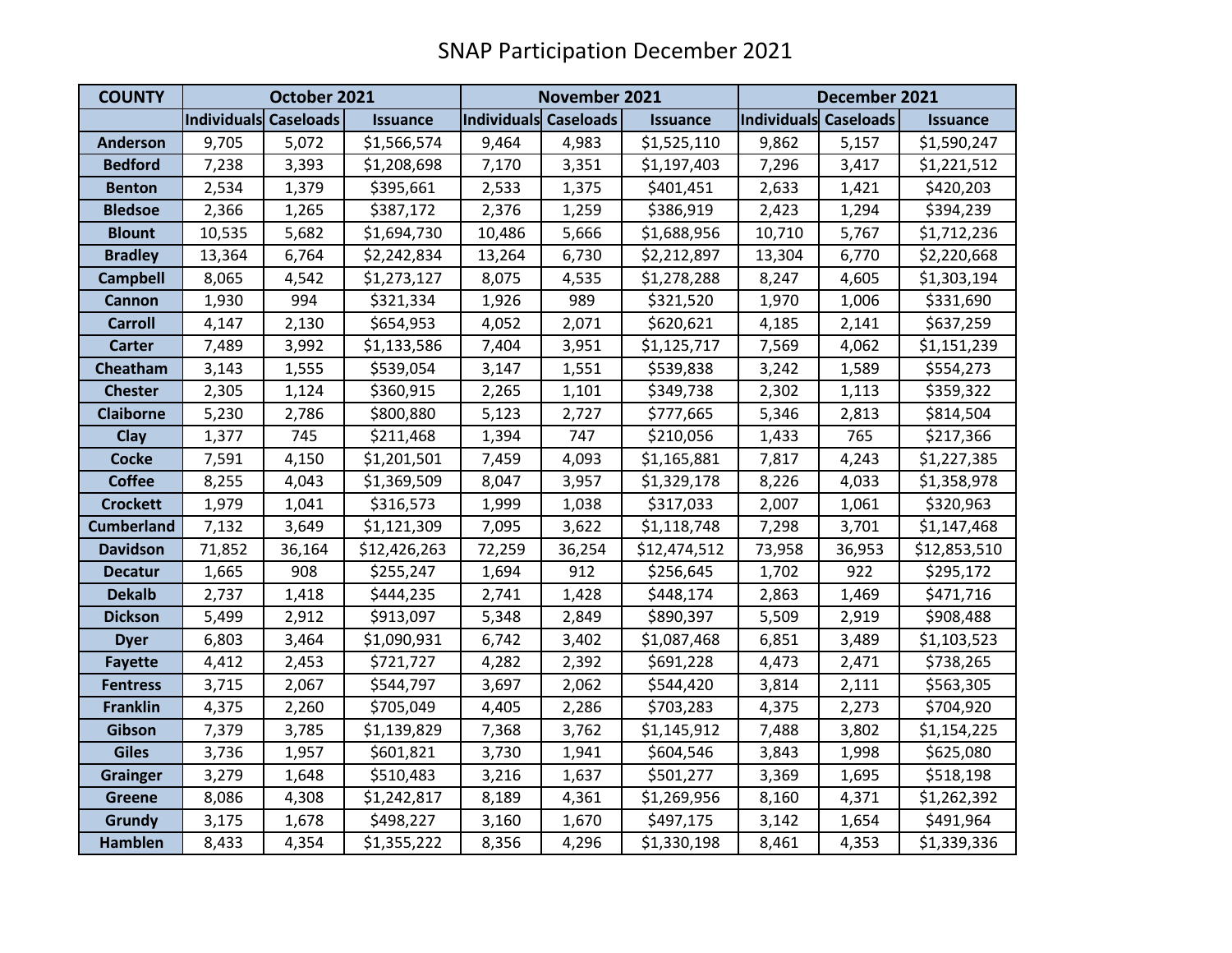|                   | October 2021          |        |                 | November 2021                |        |                 | December 2021         |        |                 |
|-------------------|-----------------------|--------|-----------------|------------------------------|--------|-----------------|-----------------------|--------|-----------------|
| <b>COUNTY</b>     | Individuals Caseloads |        | <b>Issuance</b> | <b>Individuals Caseloads</b> |        | <b>Issuance</b> | Individuals Caseloads |        | <b>Issuance</b> |
| <b>Hamilton</b>   | 41,246                | 21,662 | \$7,105,950     | 41,324                       | 21,611 | \$7,080,900     | 41,743                | 21,842 | \$7,169,845     |
| <b>Hancock</b>    | 1,962                 | 1,052  | \$303,204       | 1,934                        | 1,047  | \$300,141       | 1,933                 | 1,044  | \$302,499       |
| <b>Hardeman</b>   | 4,432                 | 2,420  | \$718,920       | 4,346                        | 2,373  | \$700,245       | 4,475                 | 2,416  | \$721,350       |
| <b>Hardin</b>     | 4,494                 | 2,428  | \$696,419       | 4,497                        | 2,416  | \$701,362       | 4,568                 | 2,446  | \$709,612       |
| <b>Hawkins</b>    | 8,263                 | 4,142  | \$1,294,437     | 8,300                        | 4,144  | \$1,287,386     | 8,580                 | 4,281  | \$1,336,149     |
| Haywood           | 3,944                 | 2,141  | \$624,528       | 3,804                        | 2,080  | \$598,546       | 3,950                 | 2,141  | \$624,828       |
| <b>Henderson</b>  | 4,264                 | 2,211  | \$668,369       | 4,110                        | 2,161  | \$630,826       | 4,293                 | 2,202  | \$677,006       |
| <b>Henry</b>      | 4,919                 | 2,539  | \$775,049       | 4,958                        | 2,522  | \$787,888       | 5,058                 | 2,603  | \$805,924       |
| <b>Hickman</b>    | 3,438                 | 1,762  | \$551,402       | 3,432                        | 1,751  | \$551,976       | 3,510                 | 1,781  | \$559,935       |
| <b>Houston</b>    | 1,187                 | 569    | \$187,290       | 1,171                        | 567    | \$183,751       | 1,208                 | 591    | \$187,495       |
| <b>Humphreys</b>  | 2,296                 | 1,140  | \$371,781       | 2,212                        | 1,114  | \$360,109       | 2,245                 | 1,133  | \$365,090       |
| <b>Jackson</b>    | 1,860                 | 1,014  | \$285,088       | 1,857                        | 1,015  | \$284,323       | 1,864                 | 1,026  | \$283,965       |
| <b>Jefferson</b>  | 6,182                 | 3,168  | \$974,185       | 6,052                        | 3,108  | \$950,612       | 6,374                 | 3,237  | \$1,005,235     |
| Johnson           | 2,837                 | 1,573  | \$422,932       | 2,776                        | 1,540  | \$412,478       | 2,948                 | 1,615  | \$441,027       |
| <b>Knox</b>       | 43,594                | 23,446 | \$7,258,140     | 43,154                       | 23,251 | \$7,146,803     | 44,065                | 23,736 | \$7,299,432     |
| Lake              | 1,584                 | 895    | \$251,252       | 1,655                        | 905    | \$265,229       | 1,610                 | 901    | \$259,691       |
| Lauderdale        | 5,084                 | 2,710  | \$829,299       | 5,134                        | 2,703  | \$836,071       | 5,127                 | 2,692  | \$837,010       |
| <b>Lawrence</b>   | 5,507                 | 2,802  | \$864,866       | 5,544                        | 2,801  | \$862,608       | 5,604                 | 2,832  | \$877,864       |
| Lewis             | 1,741                 | 924    | \$262,947       | 1,746                        | 918    | \$262,824       | 1,796                 | 953    | \$270,399       |
| Lincoln           | 4,391                 | 2,132  | \$710,075       | 4,466                        | 2,145  | \$724,418       | 4,529                 | 2,163  | \$726,154       |
| Loudon            | 4,035                 | 2,056  | \$641,951       | 4,049                        | 2,063  | \$637,366       | 4,073                 | 2,067  | \$647,961       |
| <b>Macon</b>      | 4,343                 | 2,116  | \$703,287       | 4,329                        | 2,086  | \$708,279       | 4,410                 | 2,135  | \$716,036       |
| <b>Madison</b>    | 14,995                | 7,698  | \$2,470,152     | 14,827                       | 7,579  | \$2,415,418     | 15,124                | 7,720  | \$2,452,208     |
| <b>Marion</b>     | 4,391                 | 2,259  | \$741,928       | 4,372                        | 2,240  | \$737,752       | 4,484                 | 2,286  | \$754,203       |
| <b>Marshall</b>   | 3,692                 | 1,787  | \$598,835       | 3,748                        | 1,792  | \$607,181       | 3,742                 | 1,806  | \$603,581       |
| <b>Maury</b>      | 9,324                 | 4,700  | \$1,583,766     | 9,373                        | 4,698  | \$1,593,472     | 9,486                 | 4,761  | \$1,603,973     |
| <b>Meigs</b>      | 2,168                 | 1,141  | \$358,781       | 2,162                        | 1,155  | \$359,534       | 2,239                 | 1,181  | \$370,266       |
| <b>Monroe</b>     | 6,411                 | 3,350  | \$1,043,714     | 6,448                        | 3,362  | \$1,046,796     | 6,531                 | 3,402  | \$1,057,985     |
| <b>Montgomery</b> | 22,511                | 10,307 | \$3,830,206     | 22,463                       | 10,274 | \$3,825,167     | 22,996                | 10,437 | \$3,905,332     |
| <b>Moore</b>      | 467                   | 226    | \$70,973        | 458                          | 227    | \$70,589        | 461                   | 223    | \$72,996        |
| <b>Morgan</b>     | 2,943                 | 1,541  | \$452,984       | 2,990                        | 1,560  | \$460,406       | 3,052                 | 1,580  | \$473,553       |
| <b>McMinn</b>     | 7,418                 | 3,793  | \$1,211,101     | 7,546                        | 3,849  | \$1,244,914     | 7,563                 | 3,873  | \$1,245,866     |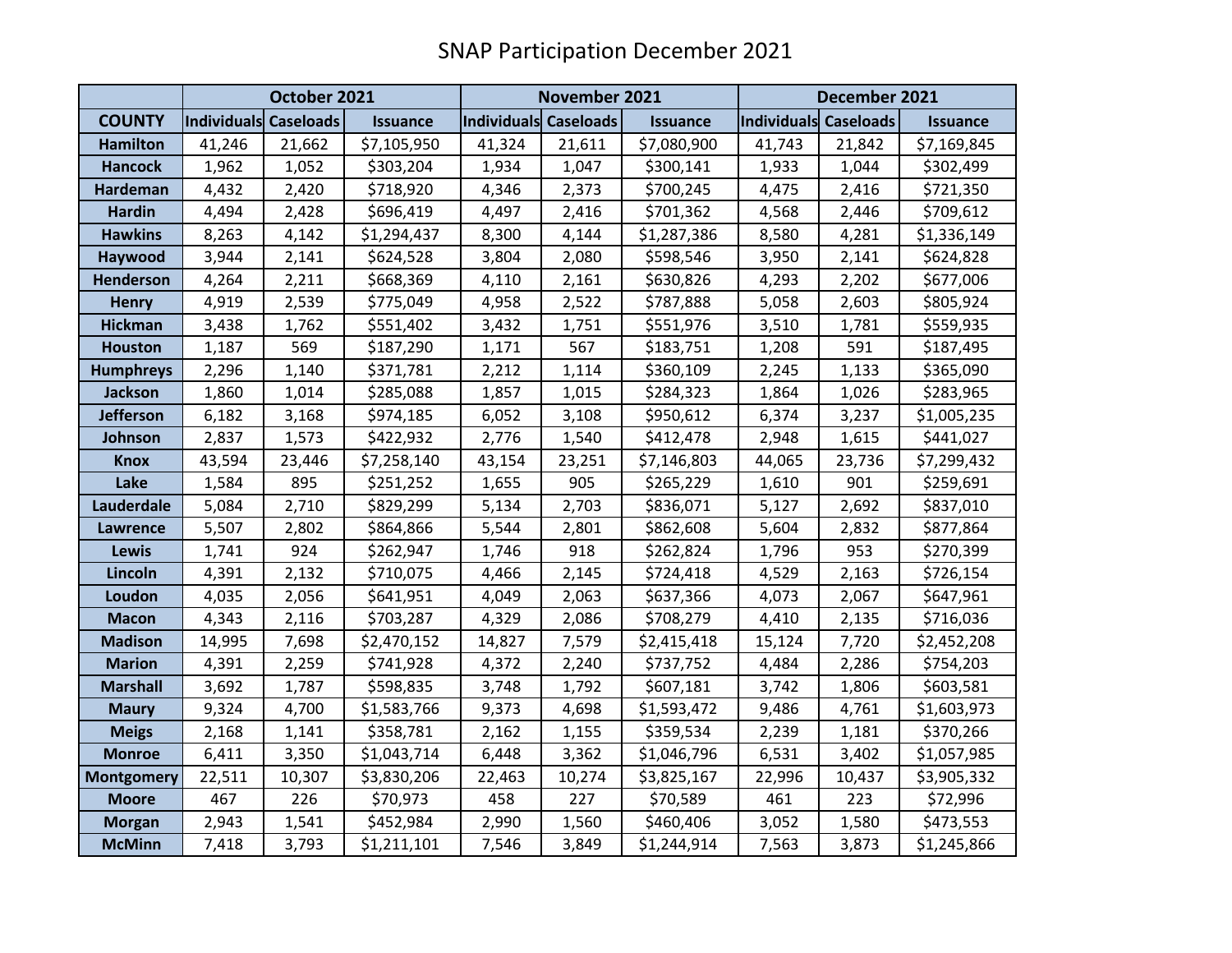| <b>COUNTY</b>     | October 2021          |         |                 | November 2021         |         |                 | December 2021         |         |                 |
|-------------------|-----------------------|---------|-----------------|-----------------------|---------|-----------------|-----------------------|---------|-----------------|
|                   | Individuals Caseloads |         | <b>Issuance</b> | Individuals Caseloads |         | <b>Issuance</b> | Individuals Caseloads |         | <b>Issuance</b> |
| <b>McNairy</b>    | 3,828                 | 2,099   | \$582,893       | 3,851                 | 2,087   | \$583,478       | 3,845                 | 2,109   | \$583,576       |
| <b>Obion</b>      | 4,686                 | 2,446   | \$758,829       | 4,608                 | 2,400   | \$732,755       | 4,752                 | 2,456   | \$765,478       |
| <b>Overton</b>    | 2,720                 | 1,466   | \$407,806       | 2,802                 | 1,494   | \$425,363       | 2,846                 | 1,504   | \$430,128       |
| <b>Perry</b>      | 1,300                 | 660     | \$195,287       | 1,266                 | 649     | \$187,929       | 1,279                 | 662     | \$192,541       |
| <b>Pickett</b>    | 752                   | 416     | \$105,081       | 740                   | 413     | \$101,768       | 785                   | 432     | \$108,766       |
| <b>Polk</b>       | 2,305                 | 1,208   | \$357,621       | 2,311                 | 1,203   | \$359,116       | 2,390                 | 1,223   | \$371,145       |
| Putnam            | 8,926                 | 4,722   | \$1,445,141     | 9,060                 | 4,773   | \$1,477,626     | 9,216                 | 4,824   | \$1,509,284     |
| Rhea              | 5,414                 | 2,761   | \$891,823       | 5,422                 | 2,769   | \$891,270       | 5,573                 | 2,819   | \$915,292       |
| Roane             | 6,489                 | 3,364   | \$1,043,964     | 6,557                 | 3,378   | \$1,055,125     | 6,582                 | 3,411   | \$1,061,469     |
| Robertson         | 6,705                 | 3,266   | \$1,144,133     | 6,764                 | 3,284   | \$1,148,778     | 6,763                 | 3,291   | \$1,156,955     |
| <b>Rutherford</b> | 24,015                | 10,909  | \$4,104,494     | 24,292                | 10,989  | \$4,153,545     | 24,733                | 11,157  | \$4,234,045     |
| <b>Scott</b>      | 5,241                 | 2,727   | \$808,205       | 5,209                 | 2,717   | \$801,410       | 5,319                 | 2,764   | \$822,917       |
| Sequatchie        | 2,715                 | 1,397   | \$447,481       | 2,775                 | 1,415   | \$453,820       | 2,787                 | 1,421   | \$456,228       |
| <b>Sevier</b>     | 8,449                 | 4,303   | \$1,326,212     | 8,353                 | 4,260   | \$1,303,571     | 8,490                 | 4,357   | \$1,315,846     |
| <b>Shelby</b>     | 177,313               | 87,811  | \$31,232,135    | 177,728               | 87,633  | \$31,248,690    | 181,093               | 89,012  | \$31,964,357    |
| <b>Smith</b>      | 2,294                 | 1,162   | \$376,568       | 2,233                 | 1,145   | \$366,025       | 2,217                 | 1,127   | \$364,856       |
| <b>Stewart</b>    | 1,535                 | 735     | \$241,689       | 1,570                 | 739     | \$249,171       | 1,575                 | 742     | \$247,515       |
| <b>Sullivan</b>   | 20,043                | 10,490  | \$3,185,917     | 19,949                | 10,407  | \$3,145,809     | 20,457                | 10,675  | \$3,231,061     |
| Sumner            | 13,661                | 6,580   | \$2,314,073     | 13,579                | 6,513   | \$2,295,458     | 13,931                | 6,679   | \$2,362,359     |
| <b>Tipton</b>     | 7,575                 | 3,826   | \$1,272,061     | 7,745                 | 3,841   | \$1,290,447     | 7,910                 | 3,940   | \$1,310,470     |
| <b>Trousdale</b>  | 1,182                 | 598     | \$194,502       | 1,161                 | 589     | \$192,243       | 1,181                 | 596     | \$199,221       |
| <b>Unicoi</b>     | 2,284                 | 1,263   | \$350,468       | 2,305                 | 1,264   | \$347,692       | 2,386                 | 1,306   | \$363,202       |
| <b>Union</b>      | 3,301                 | 1,683   | \$509,474       | 3,295                 | 1,665   | \$511,293       | 3,385                 | 1,711   | \$526,858       |
| <b>Van Buren</b>  | 820                   | 426     | \$120,651       | 848                   | 431     | \$128,499       | 824                   | 427     | \$121,699       |
| Warren            | 6,637                 | 3,390   | \$1,065,276     | 6,589                 | 3,356   | \$1,063,261     | 6,759                 | 3,431   | \$1,085,967     |
| Washington        | 13,612                | 7,472   | \$2,224,419     | 13,443                | 7,344   | \$2,183,816     | 13,645                | 7,477   | \$2,222,222     |
| <b>Wayne</b>      | 1,994                 | 1,086   | \$298,992       | 1,996                 | 1,082   | \$300,133       | 2,039                 | 1,103   | \$305,336       |
| <b>Weakley</b>    | 4,158                 | 2,192   | \$645,847       | 4,229                 | 2,207   | \$651,978       | 4,201                 | 2,192   | \$665,524       |
| <b>White</b>      | 3,911                 | 2,040   | \$604,641       | 3,886                 | 2,032   | \$599,457       | 3,967                 | 2,067   | \$607,121       |
| <b>Williamson</b> | 3,679                 | 1,828   | \$613,179       | 3,734                 | 1,829   | \$615,659       | 3,802                 | 1,864   | \$630,642       |
| <b>Wilson</b>     | 8,638                 | 4,284   | \$1,486,564     | 8,551                 | 4,270   | \$1,478,525     | 8,777                 | 4,361   | \$1,524,470     |
| <b>Total</b>      | 831,636               | 423,996 | \$138,468,860   | 830,554               | 422,233 | \$137,991,290   | 847,028               | 429,684 | \$141,033,860   |